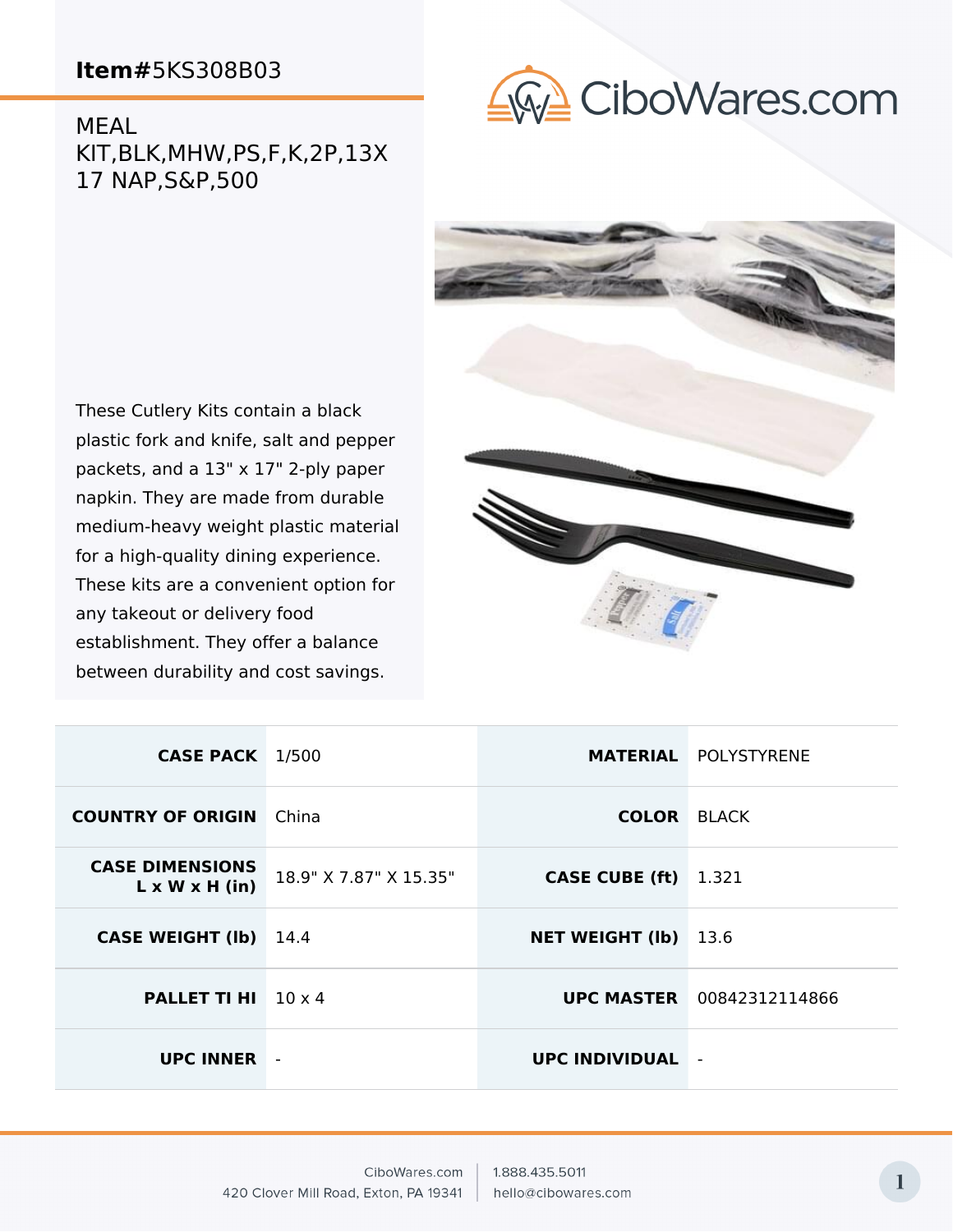

|  | GW CiboWares.com |
|--|------------------|
|--|------------------|

| KIT CONTENT F, K, NAP, S&P                      | <b>PACK SIZE</b> 500                    |                |
|-------------------------------------------------|-----------------------------------------|----------------|
| <b>WRAPPER MATERIAL CPP</b>                     | <b>WRAPPER</b><br><b>THICKNESS (mm)</b> | 0.012          |
| <b>PRINTED WRAPPER</b>                          | <b>OTHER COMPONENT</b>                  | $\blacksquare$ |
| <b>LENGTH OF OTHER</b><br><b>COMPONENT (MM)</b> | KIT WEIGHT $(G)$ 12.3                   |                |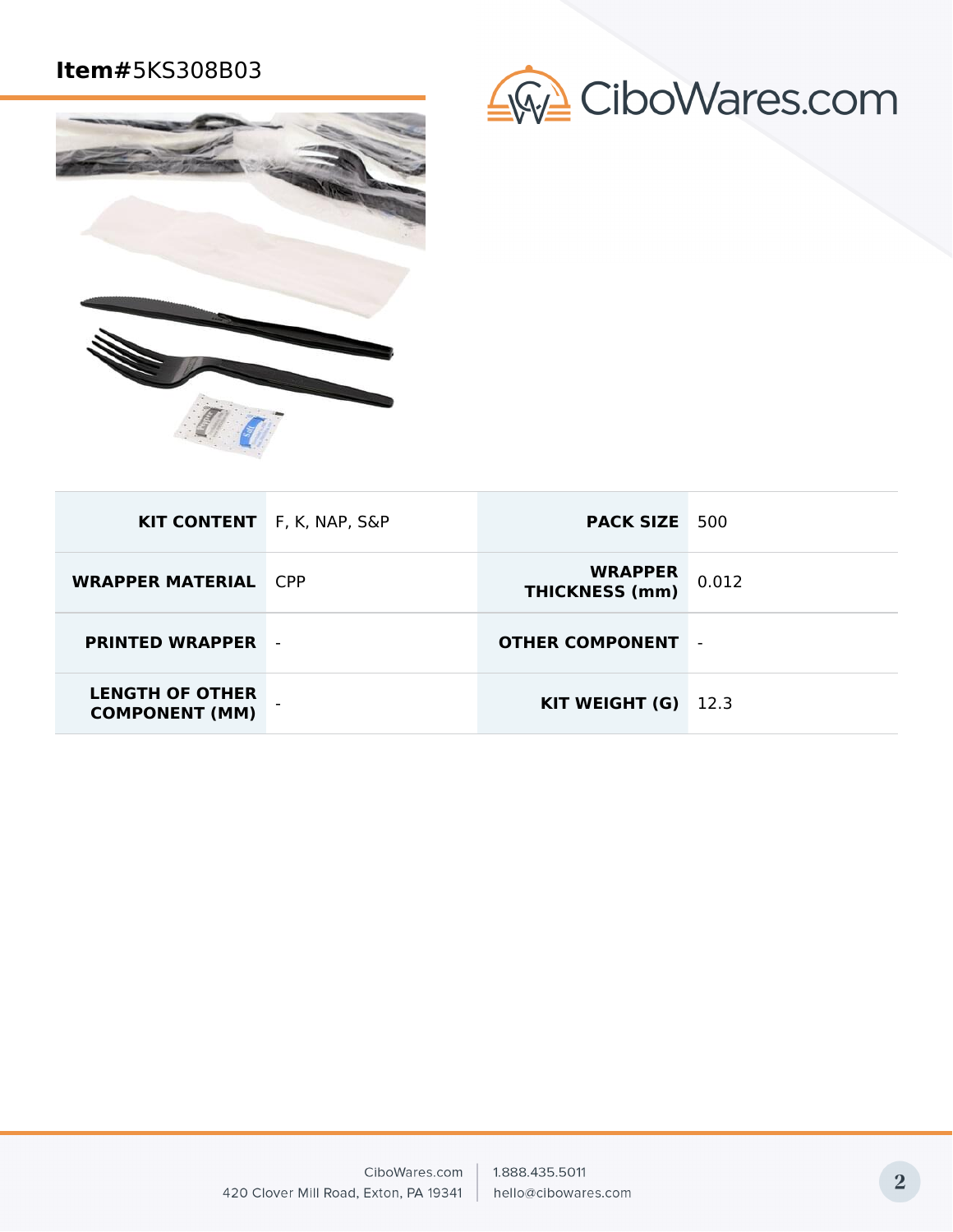## **Piece:**Fork





| <b>PRODUCT CODE</b> S1308B       |   | <b>MAIN MATERIAL</b>                        | Polystyrene  |
|----------------------------------|---|---------------------------------------------|--------------|
| <b>WEIGHT GRADE</b> Medium Heavy |   | <b>COLOR</b>                                | <b>Black</b> |
| <b>LENGTH (mm)</b> $155$         |   | WEIGHT $(g)$                                | 3.2          |
| <b>NUMBER OF TINES</b> 4         |   | <b>TEMPERATURE</b><br><b>TOLERANCE (°C)</b> | 100          |
| <b>BPI CERTIFIED</b>             | N | <b>FSC CERTIFIED</b><br>(FACTORY)           | N            |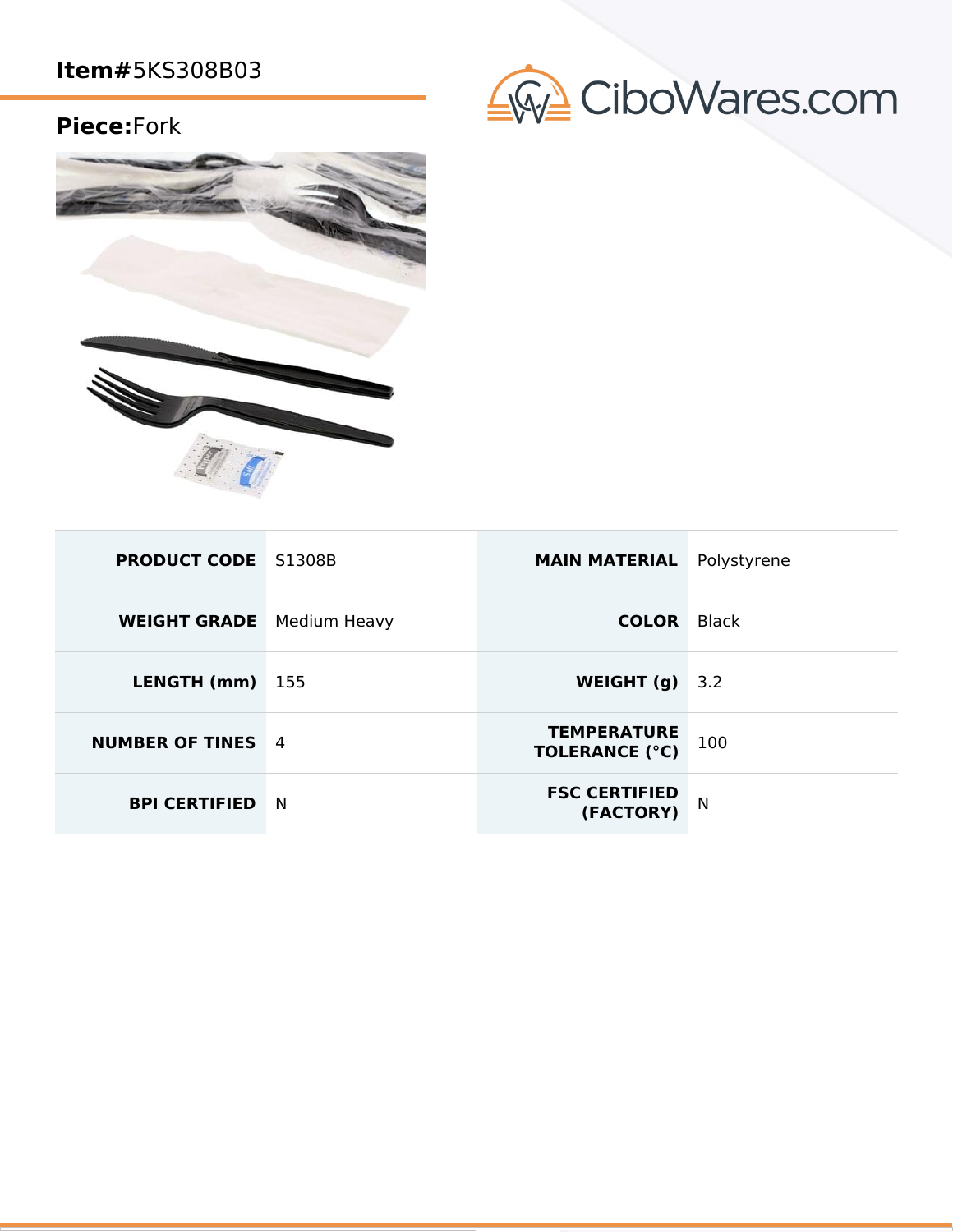## **Piece:**Knife





| <b>PRODUCT CODE</b> S3308B                  |     | <b>MAIN MATERIAL</b> | Polystyrene  |
|---------------------------------------------|-----|----------------------|--------------|
| <b>WEIGHT GRADE</b> Medium Heavy            |     | <b>COLOR</b>         | <b>Black</b> |
| LENGTH (mm)                                 | 178 | WEIGHT $(g)$         | 3.3          |
| <b>TEMPERATURE</b><br><b>TOLERANCE (°C)</b> | 95  | <b>BPI CERTIFIED</b> | <b>N</b>     |
| <b>FSC CERTIFIED</b><br>(FACTORY)           | N   |                      |              |